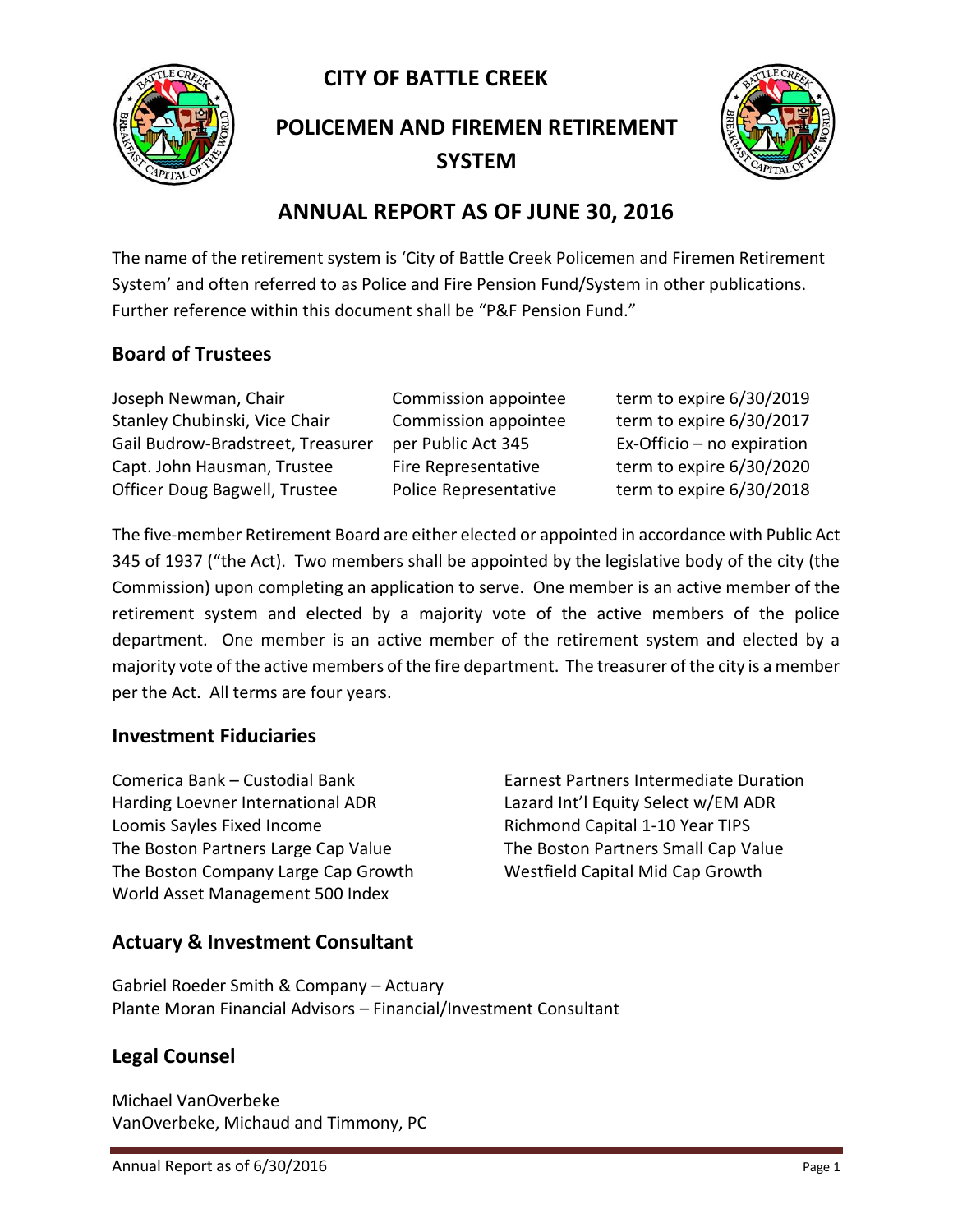# **COMPARATIVE SUMMARY RESULTS of the June 30, 2014, June 30, 2015 and June 30, 2016 Actuarial Valuation Reports**

The objective of the P&F Pension Fund is to establish and receive contributions, expressed as percents of active member payroll, which will remain approximately level from year-to-year and will not have to be increased for future generations of citizens. This objective meets the requirements of Act No. 345 of the Public Acts of 1937, as amended, and the Michigan constitution.

To determine an appropriate Employer contribution level for the ensuing year and to gauge how the P&F Pension Fund's funding is meeting this fundamental objective, an independent firm of actuaries, Gabriel Roeder Smith & Company, conducts annual actuarial valuations.

These valuations are based on the P&F Pension Fund's past experience, information about current members, financial markets and assumptions concerning the future demographic and economic activity. The results of the June 30, 2015 valuation, June 30, 2016 valuation, based on the established funding objective, are summarized below:

| <b>Contributions to Provide Benefits</b> | June 30, 2017 | June 30, 2016 | June 30, 2015 |
|------------------------------------------|---------------|---------------|---------------|
| <b>Normal Cost: Total</b>                | 26.10%        | 24.79%        | 26.26%        |
| Amortization Payment - Initial Unfunded  | 13.45%        | 12.91%        | 10.73%        |
| <b>Total Contribution Requirement</b>    | 39.55%        | 37.70%        | 37.02%        |
| Member Contribution - Average            | 8.54%         | 7.81%         | 7.81%         |
| <b>Computed Employer Rate</b>            | 31.01%        | 29.89%        | 29.21%        |

#### **Employer Contribution Rates As a Percentage of Active Member Payroll**

## **Funded Status**

|                                    | June 30, 2016 | June 30, 2015 | June 30, 2014 |  |
|------------------------------------|---------------|---------------|---------------|--|
| <b>Actuarial Accrued Liability</b> | \$171,939,000 | \$166,935,000 | \$154,038,000 |  |
| <b>Actuarial Value of Assets</b>   | \$135,408,000 | \$131,758,000 | \$125,527,000 |  |
| <b>Funded Ratio</b>                | 78.8%         | 78.9%         | 81.5%         |  |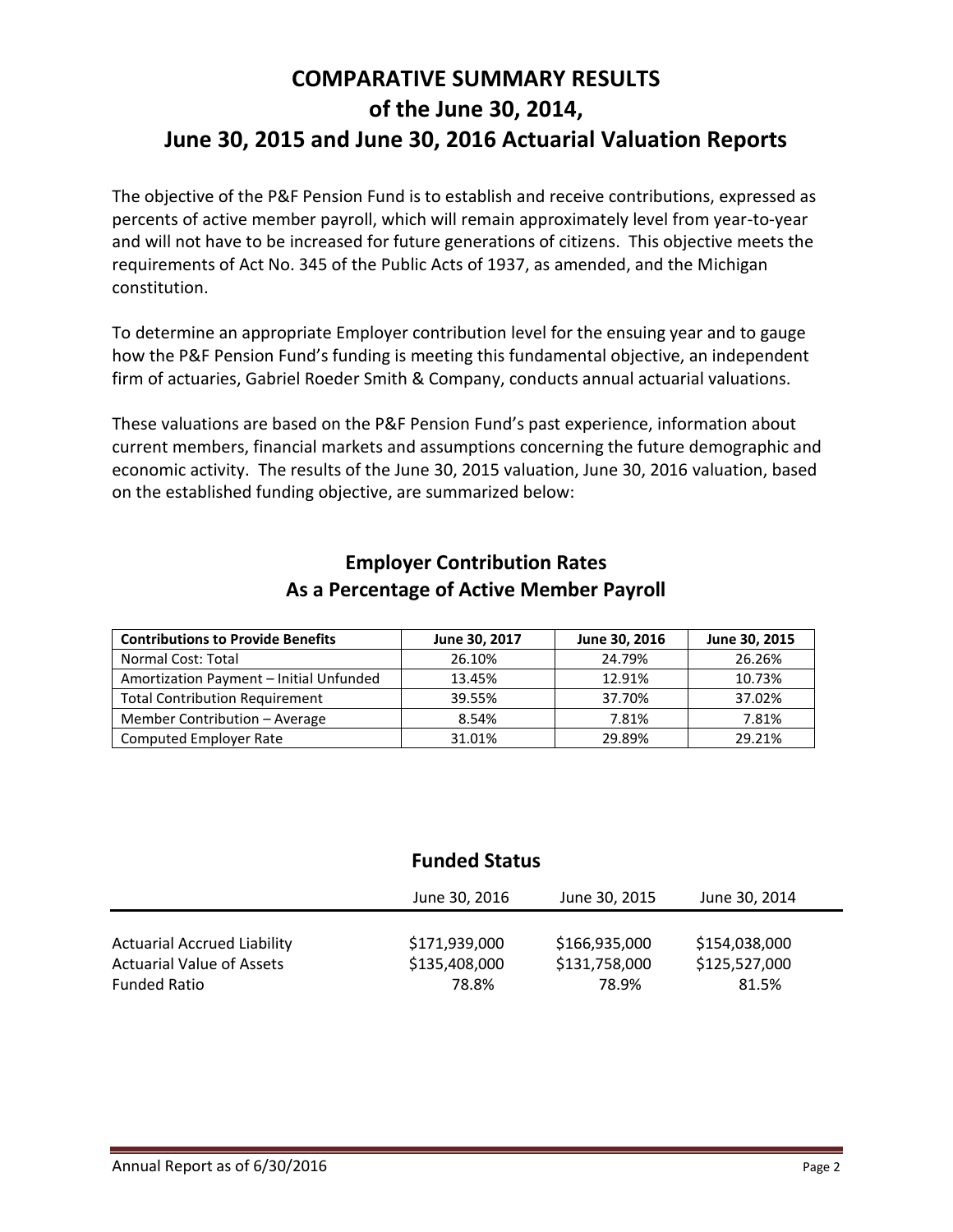## **INVESTMENT PERFORMANCE**

**Plante Moran Financial Advisors PORTFOLIO ACTIVITY REPORT**

# **City of Battle Creek Police and Fire Retirement System**

#### **Performance Account(s)**

|                                                 | 12/31/2015<br>To<br>12/31/2016 | 12/31/2013<br>To<br>12/31/2016 | 12/31/2011<br>To<br>12/31/2016 |
|-------------------------------------------------|--------------------------------|--------------------------------|--------------------------------|
| Beginning Portfolio Value with Accrued Interest | 129,385,000                    | 126,985,414                    | 107,138,601                    |
| Net Contributions/Withdrawals                   | $-4,280,061$                   | $-10,943,099$                  | $-18,995,860$                  |
| <b>Realized Gains</b>                           | $-413,312$                     | $-48,377$                      | 13,935,497                     |
| <b>Unrealized Gains</b>                         | 5,602,802                      | 9,681,271                      | 19,704,238                     |
| <b>Interest and Dividends</b>                   | 5,602,802                      | 8,665,351                      | 13,745,095                     |
| <b>Management Fees</b>                          | $-458,975$                     | $-1,416,458$                   | $-2,513,505$                   |
| Portfolio Fees                                  | $-66,770$                      | $-160,834$                     | $-250,797$                     |
| Portfolio Value with Accrued Interest           | 132,878,552                    | 132,878,552                    | 132,878,552                    |
| <b>Total Fees</b>                               | $-525,745$                     | $-1,577,291$                   | $-2,764,303$                   |
| <b>Total Gain After Fees</b>                    | 7,774,840                      | 16,720,953                     | 44,620,527                     |
| Time Weighted Return<br>Annualized Return       | 6.14%<br>6.14%                 | 13.68%<br>4.37%                | 43.72%<br>7.54%                |
| <b>Evaluation Benchmark</b>                     | 6.90%                          | 14.37%                         | 43.11%                         |
| Annualized Benchmark                            | 6.90%                          | 4.58%                          | 7.44%                          |
| <b>Cumulative Market Indices</b>                |                                |                                |                                |
| Barclays Capital U.S. Aggregate Bond Index      | 2.65%                          | 9.37%                          | 11.67%                         |
| <b>S&amp;P 500 Index</b>                        | 11.96%                         | 29.05%                         | 98.18%                         |
| MSCI EAFE (USD) Index                           | 1.00%                          | $-4.73%$                       | 37.22%                         |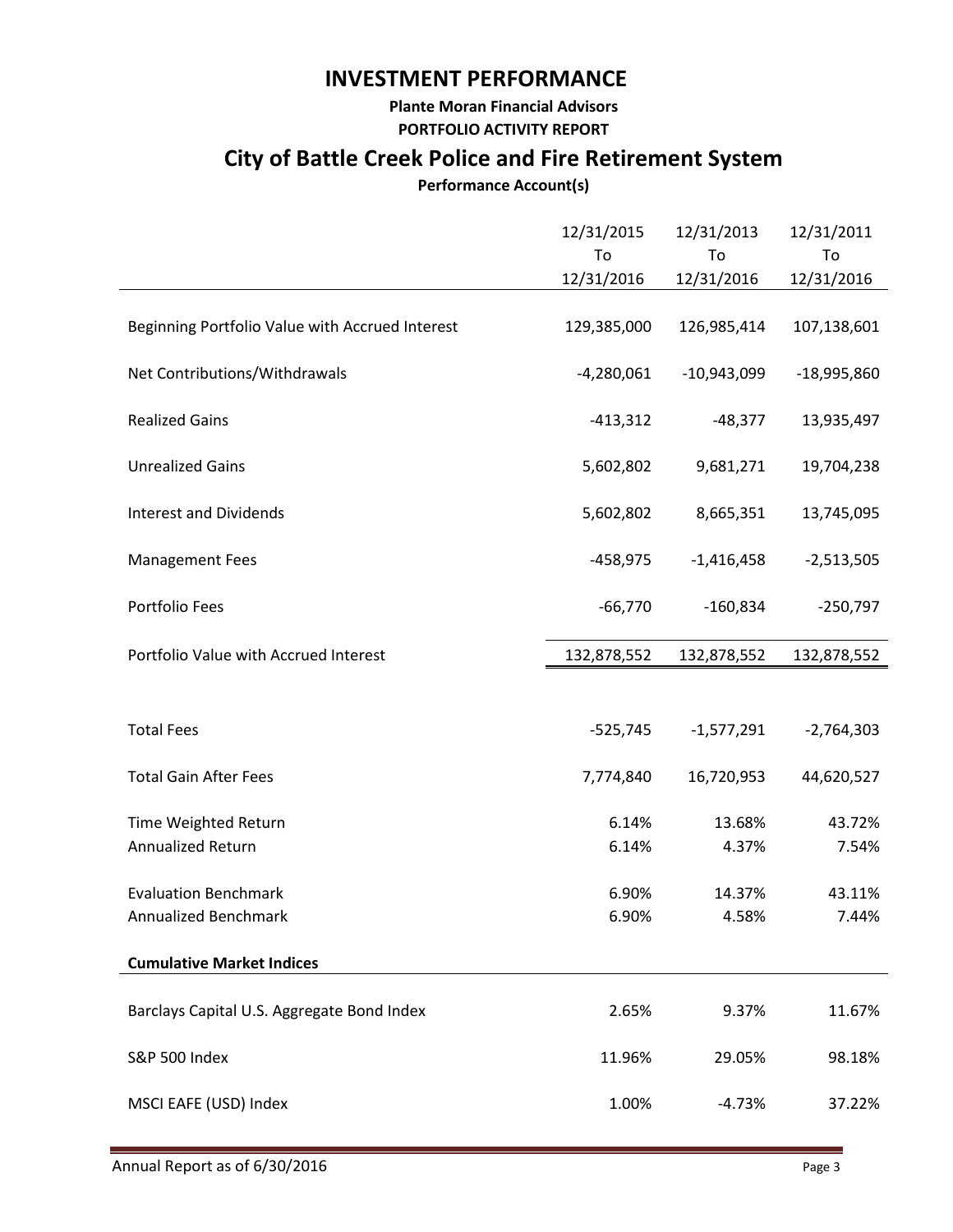## **SUMMARY OF CURRENT ASSET INFORMATION** *Revenues & Expenses*

|                                        | 2015-16*      | 2014-15*      | 2013-14        |
|----------------------------------------|---------------|---------------|----------------|
| Market Value - July 1*                 | \$133,850,434 | \$133,938,665 | \$121,026,984  |
| <b>Revenues:</b>                       |               |               |                |
| <b>Member Contributions</b>            | \$1,077,632   | \$1,076,523   | 991,792<br>\$. |
| <b>Employer Contributions</b>          | \$4,664,957   | \$4,612,446   | \$4,316,203    |
| Interest & dividends                   | \$2,841,493   | \$2,941,508   | \$2,727,504    |
| Realized and Unrealized Gain (Loss)    | \$221,390     | \$2,210,591   | \$14,477,569   |
| <b>Total Revenues</b>                  | \$8,805,472   | \$10,841,068  | \$22,513,068   |
| <b>Expenditures:</b>                   |               |               |                |
| <b>Refunds of Member contributions</b> | \$3,067       | \$22,952      | \$47,356       |
| <b>Retirement Benefits Paid Out</b>    | \$9,441,511   | \$9,362,852   | \$8,389,950    |
| <b>Administrative Expenses</b>         | \$216,729     | \$200,499     | \$197,492      |
| Health Insurance premiums              | \$500,000     | \$1,018,000   | \$512,795      |
| <b>Investment Expense</b>              | \$445,606     | \$324,996     | \$453,794      |
| <b>Total Expenses</b>                  | \$10,606,913  | \$10,929,299  | \$9,601,387    |
| Market Value - June 30                 | \$132,048,993 | \$133,850,434 | \$133,938,665  |
|                                        |               |               |                |

\*Revised

# **Annual Budget July 1 through June 30**

| <b>REVENUE</b>                | 2016/2017    | 2015/2016    |
|-------------------------------|--------------|--------------|
| <b>Member Contributions</b>   | 1,200,000    | 1,020,000    |
| <b>Employer Contributions</b> | 4,300,000    | 4,654,884    |
| Investment Income             |              |              |
| Interest                      | 2,030,000    | 1,934,667    |
| <b>Dividends</b>              | 682,000      | 901,000      |
| <b>Realized Gains</b>         | 2,623,000    | 2,203,889    |
| Unrealized Gain               | (400,000)    | (600,000)    |
| Other                         |              |              |
| <b>Class Action/Spinoffs</b>  | 0            | 0            |
| Securities Lending            | 14,000       | 14,000       |
| <b>Corporate Actions</b>      | 0            | 0            |
| <b>Health Contribution</b>    | 500,000      | 500,000      |
|                               |              |              |
| <b>TOTAL REVENUES</b>         | \$10,958,000 | \$10,247,664 |
|                               |              |              |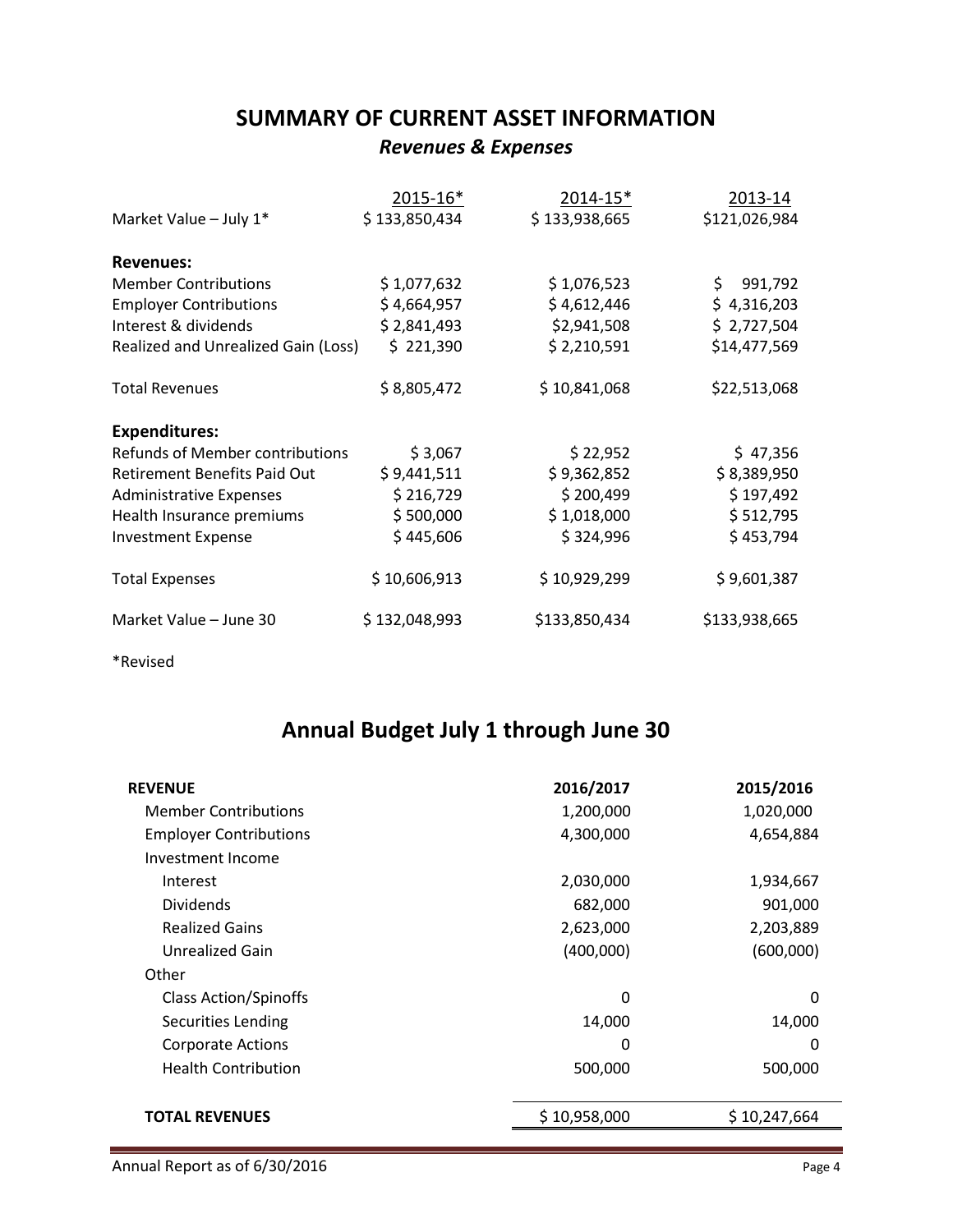| <b>EXPENDITURES</b>               | 2015/2016    | 2014/2015   |
|-----------------------------------|--------------|-------------|
| <b>Benefit Payments</b>           | \$9,100,000  | \$8,729,000 |
| Health Insurance                  | 500,000      | 500,000     |
| Refunds of Member Contributions   | 0            | 0           |
| Administrative Expense:           |              |             |
| <b>Counseling Fees</b>            | 95,289       | 88,000      |
| <b>Investment Management Fees</b> | 480,000      | 480,000     |
| <b>Custody Fees</b>               | 45,000       | 45,000      |
| Audit & Actuary                   | 18,400       | 18,400      |
| Legal Fees                        | 2,000        | 2,000       |
| Memberships                       | 125          | 100         |
| Conference Expense                | 4,000        | 4,000       |
| <b>TOTAL EXPENSES</b>             | \$10,247,664 | \$9,732,094 |

# **MEMBER and RETIREE DATA**

| <b>ACTIVE MEMBERS</b>                      | 2016 | 2015 | 2014 |
|--------------------------------------------|------|------|------|
| Police:                                    |      |      |      |
| Lieutenants                                | 4    | 3    | 3    |
| Sergeants (POLC)                           | 16   | 14   | 15   |
| Non-Supervisory (POLC)                     | 80   | 86   | 84   |
| Non-Represented                            | 6    | 6    | 3    |
| Fire:                                      |      |      |      |
| Chiefs (OSP)                               | 4    | 1    | 2    |
| Firefighters (IAFF)                        | 77   | 77   | 74   |
| Non-Represented                            | 1    | 1    | 1    |
| <b>RETIREES</b>                            | 2016 | 2015 | 2014 |
| Age & Service Benefits:                    |      |      |      |
| Straight Life benefit-terminates @ death   | 47   | 49   | 46   |
| Straight Life benefit-60% survivor benefit | 163  | 166  | 167  |
| Option 2 benefit-50% joint & survivor      | 1    | 1    | 1    |
| Survivor benefit (retiree deceased)        | 30   | 28   | 30   |
| <b>Casualty Benefits</b>                   |      |      |      |
| Duty Disability benefits                   | 4    | 4    | 3    |
| Non-duty Disability benefits               | 2    | 1    | 1    |
| Non-duty Death benefits                    | 3    | 3    | 3    |